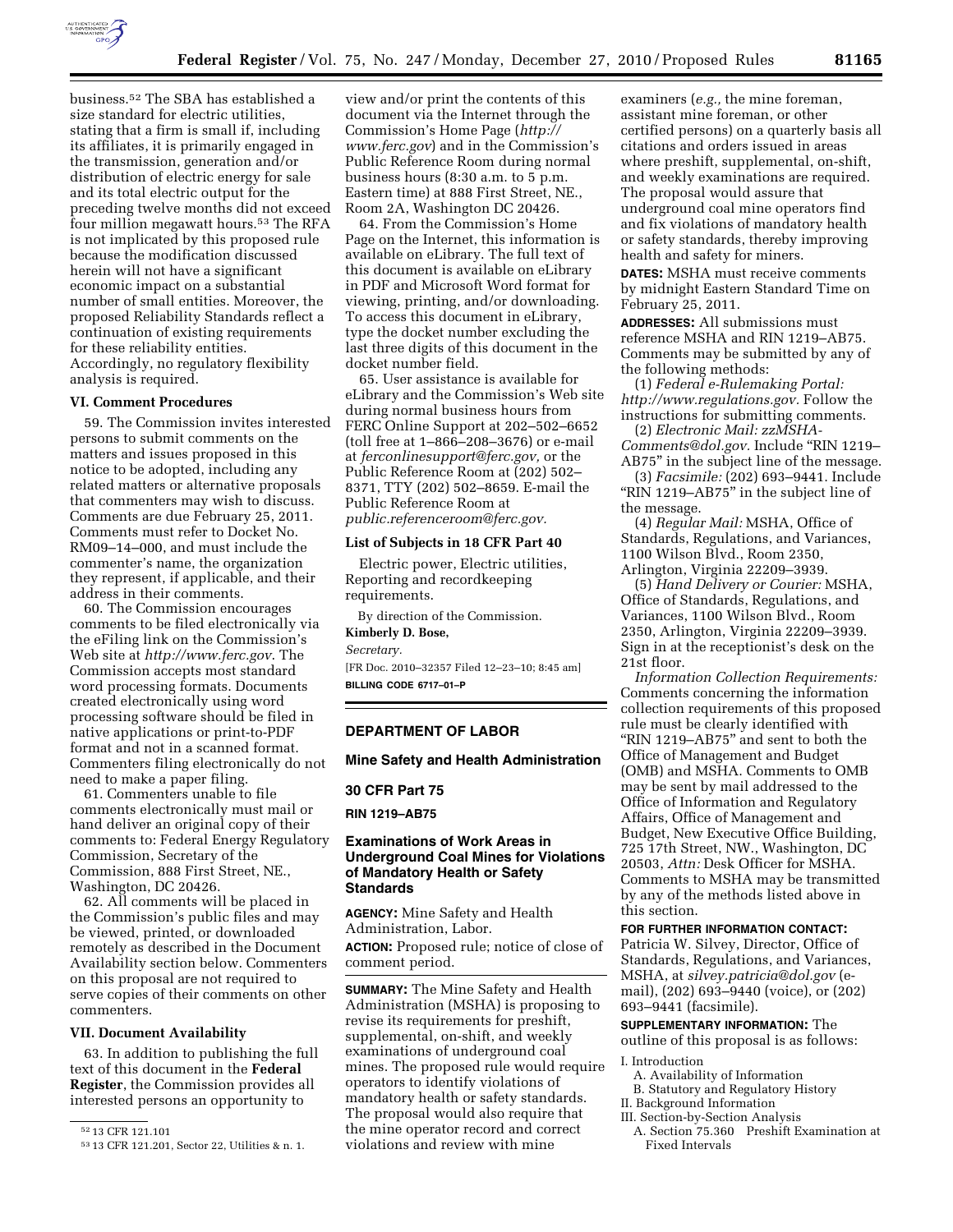- B. Section 75.361 Supplemental Examination<br>C. Section 75.362
- **On-Shift Examination** D. Section 75.363 Hazardous Conditions and Violations of Mandatory Health or Safety Standards; Posting, Correcting, and Recording
- E. Section 75.364 Weekly examination F. Rationale for Proposed Changes
- IV. Executive Order 12866: Regulatory
- Planning and Review
- A. Population at Risk
- B. Benefits
- C. Compliance Costs
- D. Net Benefits
- V. Feasibility
- A. Technological Feasibility
- B. Economic Feasibility
- VI. Regulatory Flexibility Act and Small Business Regulatory Enforcement Fairness Act
	- A. Definition of a Small Mine
	- B. Factual Basis for Certification
- VII. Paperwork Reduction Act of 1995
	- A. Summary
	- B. Details
- VIII. Other Regulatory Considerations
- A. The Unfunded Mandates Reform Act of 1995
- B. Executive Order 13132: Federalism
- C. The Treasury and General Government Appropriations Act of 1999: Assessment of Federal Regulations and Policies on Families
- D. Executive Order 12630: Government Actions and Interference With Constitutionally Protected Property Rights
- E. Executive Order 12988: Civil Justice Reform
- F. Executive Order 13045: Protection of Children From Environmental Health Risks and Safety Risks
- G. Executive Order 13175: Consultation and Coordination With Indian Tribal Governments
- H. Executive Order 13211: Actions Concerning Regulations That Significantly Affect Energy Supply, Distribution, or Use
- I. Executive Order 13272: Proper Consideration of Small Entities in Agency Rulemaking

IX. References

## **I. Introduction**

# *A. Availability of Information*

*Public Comments:* MSHA will post all comments on the Internet without change, including any personal information provided. Access comments electronically at *[http://www.msha.gov/](http://www.msha.gov/regsinfo.htm) [regsinfo.htm.](http://www.msha.gov/regsinfo.htm)* Review comments in person at the Office of Standards, Regulations, and Variances, 1100 Wilson Boulevard, Room 2350, Arlington, Virginia. Sign in at the receptionist's desk on the 21st floor.

*E-mail notification:* MSHA maintains a list that enables subscribers to receive e-mail notification when the Agency publishes rulemaking documents in the **Federal Register.** To subscribe, go to

# *[http://www.msha.gov/subscriptions/](http://www.msha.gov/subscriptions/subscribe.aspx) [subscribe.aspx.](http://www.msha.gov/subscriptions/subscribe.aspx)*

# *B. Statutory and Regulatory History*

Sections  $303(d)(1)$ , (e), and (f) of the Federal Mine Safety and Health Act of 1977 (Mine Act) retained without change the language of the Federal Coal Mine Health and Safety Act of 1969 (Coal Act) setting forth requirements for pre-shift, on-shift, and weekly examinations. The Coal Act required that pre-shift examinations be conducted by certified examiners within three hours prior to the next shift. Section 303(d)(1) of the Mine Act required pre-shift examinations for specified hazards and for such other hazards and violations of the mandatory health or safety standards, as an authorized representative of the Secretary may from time to time require  $(30 U.S.C. 863(d)(1))$ . The pre-shift examination generally addressed evaluating the effectiveness of the mine's ventilation system and detecting potential hazards such as methane accumulations, water accumulations, and adverse roof conditions.

Section 303(e) required on-shift examinations for hazardous conditions (30 U.S.C. 863(e)). Like the preshift examination, the on-shift examination was included to identify hazards that developed during the shift. Generally, the on-shift examination included tests for methane and oxygen deficiency, an examination for hazardous conditions such as adverse roof conditions, and air measurements at specified locations.

Section 303(f) required weekly examinations for hazardous conditions, including compliance with the mandatory health or safety standards (30 U.S.C. 863(f)). The weekly examination was directed at hazards that developed in remote and less frequently traveled areas of the mine such as worked-out areas and bleeder entries (areas that carry away methane). For example, methane could accumulate in these areas which could result in an explosion if not discovered and corrected.

On November 20, 1970, MSHA issued a final rule for Preshift Examination, On-Shift Examinations for Hazardous Conditions, and Weekly Examinations for Hazardous Conditions (30 CFR 75.303, 304, and 305 (35 FR 17890)). The final rule restated the statutory provisions of the Coal Act (as retained in the Mine Act).

On January 27, 1988 (53 FR 2382), MSHA issued a proposed rule to revise the requirements for preshift, on-shift, and weekly examinations and add a new requirement for supplemental examinations. After evaluating the

comments, MSHA issued a final rule on May 15, 1992 (57 FR 20868). Neither the proposed rule nor the final rule included a requirement that mine examiners check for violations of mandatory health or safety standards.

On May 19, 1994, MSHA proposed revisions to the preshift examination requirement (59 FR 26356) to require that the examination include violations of mandatory health or safety standards that could result in a hazardous condition. The preamble to the proposed rule stated that by placing the mine operator in a proactive rather than a reactive role, the proposal would have the potential to enhance safety by identifying a condition before a hazard exists.

MSHA published a final rule on March 11, 1996 (61 FR 97640). In response to comments, the final rule did not include the proposed requirement that a preshift examination include examining for violations of mandatory health or safety standards, stating the Agency's intent to focus the attention of the examiner on critical areas so that the examiner could identify conditions that pose a hazard to miners.

### **II. Background Information**

Underground coal mines are dynamic work environments where the working conditions change rapidly and without warning. Diligent compliance with safety and health standards and safety conscious work practices provide a substantial measure of protection against mine accidents and emergencies.

Examinations are the first line of defense for miners working in underground coal mines and are necessary to protect miners. At the beginning of the shift, miners in an underground coal mine are particularly vulnerable to hazards and conditions in the workplace that developed during the prior shift; the preshift and supplemental examinations are intended to protect them. The proposal would require that pre-shift and supplemental examinations include violations of mandatory health or safety standards. The existing standard requires operators to identify and record hazardous conditions. It further requires that a hazardous condition be corrected immediately or the area remain posted with a conspicuous danger sign where anyone entering the area would pass. Under the proposal, MSHA would continue its practice under the existing standard that operators prioritize and correct violations based on the seriousness of the hazard.

Under the proposed standards, MSHA intends that examiners who conduct on-shift examinations identify and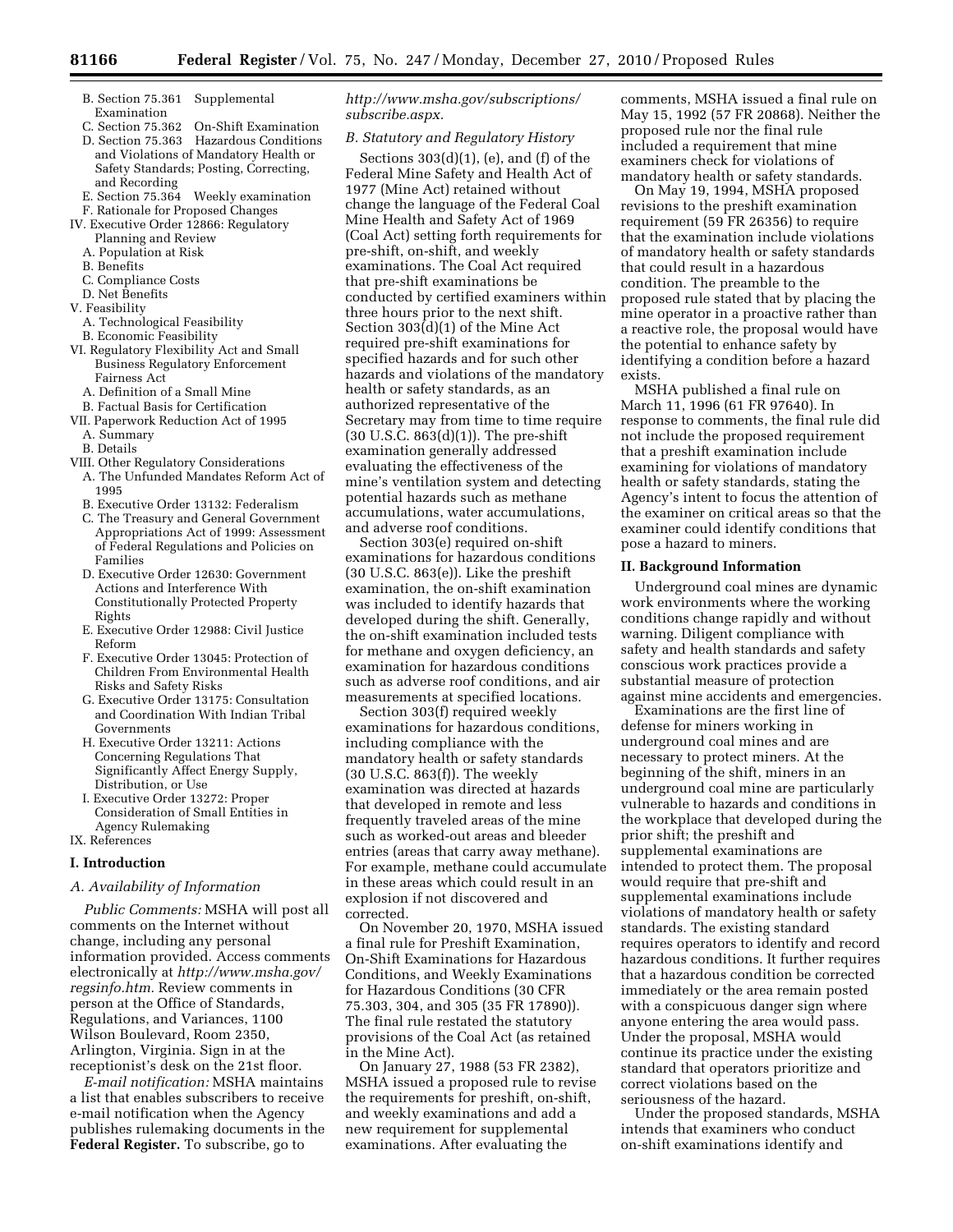correct hazardous conditions and violations of mandatory health or safety standards that arise during the miners' shift. MSHA also intends that weekly examiners identify and correct hazardous conditions and violations of mandatory health or safety standards during their required examinations as well. Therefore, MSHA is proposing that all required examinations be conducted in an effective and consistent manner to assure that hazardous conditions and violations of mandatory health or safety standards are timely identified and corrected.

Consistent with the Mine Act, the proposal would add a requirement that examiners conducting preshift, supplemental, on-shift, and weekly examinations identify and correct violations of mandatory health or safety standards. Under the proposal, operators would also have to record these violations, and the actions taken to correct them.

The proposal would also add a new requirement that mine operators review with mine examiners (*e.g.* the mine foreman, assistant mine foreman, or other certified persons) on a quarterly basis all citations and orders issued in areas where preshift, supplemental, onshift, and weekly examinations are required. The proposal would require that certified mine examiners conduct more complete and thorough examinations, thereby providing a greater level of protection for underground coal miners.

MSHA reviewed accident investigation reports and the Agency's enforcement data on underground coal mines and concluded that the Agency needed to propose changes to the existing examination requirements for underground coal mines. By reviewing records and data over a 5-year period, MSHA determined that the same types of violations of mandatory health or safety standards are found by MSHA inspectors in underground coal mines every year. These repeated violations expose miners to unnecessary safety and health risks that should be found and corrected. Violations for accumulations of combustible materials, ventilation and roof control plans, and maintenance of incombustible content of rock dust are the top ten cited safety standards year after year. These standards accounted for about 40 percent of the total violations at underground coal mines in 2009. Under the proposal, MSHA intends that an examiner looking for violations of mandatory health or safety standards would identify these types of violations. MSHA data reveals that citations are routinely issued for improperly constructed airlock doors or

improperly maintained ventilation controls. Absent other conditions, such as an accumulation of combustible materials and a misaligned conveyor belt, an operator might not consider these to be hazardous conditions. However, conditions in underground coal mines change rapidly—roof that appears adequately supported can quickly deteriorate and fall; stoppings can crush out and short-circuit air currents; conveyor belts can become misaligned or belt roller bearings can fail, resulting in an ignition source; and methane can accumulate in areas where it may not have been detected. To assure optimum safety of miners, it is imperative that operators find violations of health or safety standards, correct them, and record corrective actions taken.

MSHA does not intend that the proposal would significantly change the general scope of examinations under the existing standards. Examiners would not be required to perform additional tests, take additional measurements, or open and examine equipment or boxes. In accordance with the proposed rule, mine examiners would have to note violations and record them in the examination records and the operator would have to assure they are corrected. The top 10 standards cited by MSHA inspectors are the types of violations that well-trained and qualified examiners can observe while conducting effective examinations.

#### **III. Section-by-Section Analysis**

#### *A. Section 75.360 Preshift Examination at Fixed Intervals*

The proposed rule would revise the existing preshift examination standard to: (1) Add a requirement for operators to check for violations of mandatory health or safety standards; (2) require that examinations the District Manager may require in other areas of the mine include examining for violations of mandatory health or safety standards; and (3) expand the existing recordkeeping requirements to include violations of mandatory health or safety standards. The proposed rule would make conforming changes to the existing requirement that allows pumpers, who are certified persons, to perform the preshift examination for themselves. Under the proposal, examinations conducted by pumpers would include identifying violations of mandatory health or safety standards.

# *B. Section 75.361 Supplemental Examination*

The proposal would revise the supplemental examination standard to require the operator to identify violations of mandatory health or safety standards. Under the existing standard, before any person enters an area that did not have a preshift examination, a certified person must perform a supplemental examination to identify hazardous conditions. This proposed change would require that examiners conducting supplemental examinations identify hazardous conditions and violations of mandatory health or safety standards to provide necessary protection for miners.

#### *C. Section 75.362 On-Shift Examination*

The proposal would revise the onshift examination standard to require the operator to identify violations of mandatory health or safety standards during any shift when anyone is assigned to work on the section and where mechanized mining equipment is being installed or removed. The existing standard only requires examinations for hazardous conditions.

### *D. Section 75.363 Hazardous Conditions and Violations of Mandatory Health or Safety Standards; Posting, Correcting, and Recording*

The proposal would revise the existing standard for correcting, posting, and recording hazardous conditions. The proposal would require the operator to correct all violations of mandatory health or safety standards found during preshift, supplemental, on-shift, and weekly examinations. Under the proposal, operators would have to correct violations within a reasonable time. For example, during the preshift examination, an operator may determine that it is necessary to purchase a piece of equipment to fix a violation and that it may take two days to get the equipment. Assuming that the violation does not pose a hazard to miners, the two days would generally be considered reasonable. The existing standard only requires the operator to correct hazardous conditions.

The proposal would also require that violations of mandatory health or safety standards found during the examinations, and the corrective actions taken, be recorded. The existing standard only requires a record for hazardous conditions.

The proposal would also add a new provision that would require that the operator review with mine examiners (e.g. the mine foreman, assistant mine foreman, or other certified persons), on a quarterly basis, all citations and orders issued in areas where preshift, supplemental, on-shift, and weekly examinations are required. This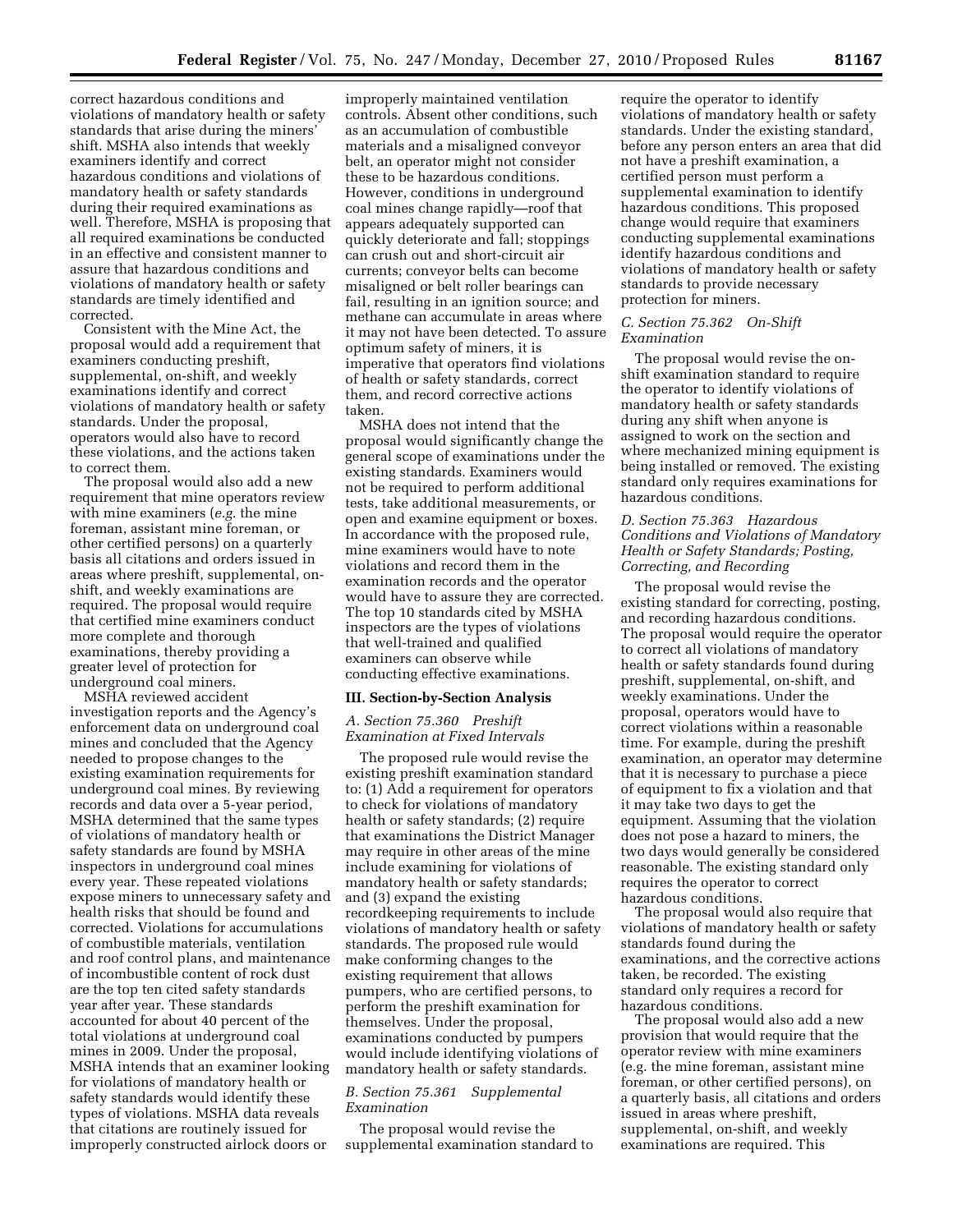proposed requirement is intended so that operators can reinforce with all examiners the types of violations and conditions that they should be identifying during their examinations to determine if there are systemic problems. The proposal would improve the quality of these vital examinations and complement an effective mine safety and health management program.

#### *E. Section 75.364 Weekly Examination*

The proposal would revise the weekly examination standard to require the weekly examiner to identify violations of mandatory health or safety standards. Under the existing rule, the weekly examiner is required to examine for hazardous conditions. The proposal includes conforming changes to the existing requirements related to correcting and recording hazardous conditions to require correcting and recording violations of mandatory health or safety standards.

#### *F. Rationale for the Proposed Changes*

The proposed changes to all five standards in this rulemaking provide a more protective approach to conducting examinations in underground coal mines. The proposal would require mine operators to identify, correct, and record violations, and record corrective actions. Under the existing standards, operators observe conditions and only record and note corrective actions for hazardous conditions. The conditions that they do not believe are hazardous do not have to be recorded or corrected at the time of the examination.

MSHA reviewed all of the accident investigation reports involving fatalities from 2005 through 2009 where an inadequate examination of the underground work area was determined to have contributed to the accident. In addition, the agency reviewed citations and orders for non-fatal accidents for the same period where an inadequate examination of the underground work

area contributed to the accident. MSHA determined that in 20 of these accidents, although the examiner did not identify a hazardous condition, the conditions involved a violation of a mandatory health or safety standard. Had the examiner identified these violations and corrected the conditions, the accident could have been prevented. (The details of MSHA's analysis are presented in the discussion of benefits.) These accident reports and citation and order narratives are included in the rulemaking docket and can be examined at the address listed in the **ADDRESSES** section of this notice. They may also be viewed at *<http://www.msha.gov>*or *[http://www.](http://www.regulations.gov) [regulations.gov.](http://www.regulations.gov)* 

The proposal would require operators to be more proactive in their approaches to mine health and safety, and find and fix hazardous conditions and violations of mandatory health or safety standards. As a result, conditions that might have been identified only by MSHA inspectors would now be found and corrected by the operator. Under the existing standards violations may go undetected and uncorrected because operators do not believe that they constitute hazardous conditions.

The proposed rule would require the operator to be more proactive in creating a culture of safety at the mine. It would enhance miners' safety because violations of health or safety standards would be identified and corrected, removing many of the conditions that could lead to danger in underground coal mines. MSHA solicits comments on other alternatives for assuring that operators examine for violations of mandatory health or safety standards, record and correct violations, and review violations with examiners.

### **IV. Executive Order 12866: Regulatory Planning and Review**

Under Executive Order (E.O.) 12866 (58 FR 51735), a significant regulatory action is subject to review by the Office of Management and Budget (OMB) and the requirements contained in the Executive Order. Section 3(f) of E.O. 12866 defines a ''significant regulatory action'' as an action that is likely to result in a rule (1) Having an annual effect on the economy of \$100 million or more, or adversely and materially affecting a sector of the economy, productivity, competition, jobs, the environment, public health or safety, or State, local, or tribal governments or communities (also referred to as ''economically significant''); (2) creating serious inconsistency or otherwise interfering with an action taken or planned by another agency; (3) materially altering the budgetary impacts of entitlements, grants, user fees, or loan programs or the rights and obligations of recipients thereof; or (4) raising novel, legal or policy issues arising out of legal mandates, the President's priorities, or the principles set forth in this Executive Order.

The proposed rule does not have an annual effect of \$100 million or more on the economy and is not an economically ''significant regulatory action'' pursuant to section 3(f) of E.O. 12866. The proposed rule raises novel, legal or policy issues and is therefore subject to OMB review. MSHA requests comments on all the estimates of costs and benefits presented in this proposed rule.

MSHA has not prepared a separate preliminary regulatory economic analysis for this rulemaking. Rather, the analysis is presented below.

# *A. Population at Risk*

The proposed rule applies to all underground coal mines in the United States. There are approximately 424 active underground coal mines employing 47,204 miners, excluding office workers. Table 1 presents the number of underground coal mines and employment.

# TABLE 1—UNDERGROUND COAL MINES AND MINERS, 12 MONTH AVERAGE AS OF JANUARY 2010 BY EMPLOYMENT SIZE

| Mine size                                                           | Number of UG coal<br>mines | Total employment at un-<br>deraround mines. ex-<br>cluding office workers |
|---------------------------------------------------------------------|----------------------------|---------------------------------------------------------------------------|
| 1-19 Employees<br>20-500 Employees<br>501+ Employees<br>Contractors | 81<br>331<br>12            | 1,179<br>29,432<br>9,708<br>6.885                                         |
| Total                                                               | 424                        | 47.204                                                                    |

*Source:* MSHA MSIS Data (March 2010).

Underground coal mines produced an estimated 332 million short tons of coal in 2009. The average price of coal in

underground mines in 2008 was \$51.35 per short ton (Department of Energy (DOE), Energy Information

Administration (EIA), *Annual Coal Report 2008,* October 2009, Table 28).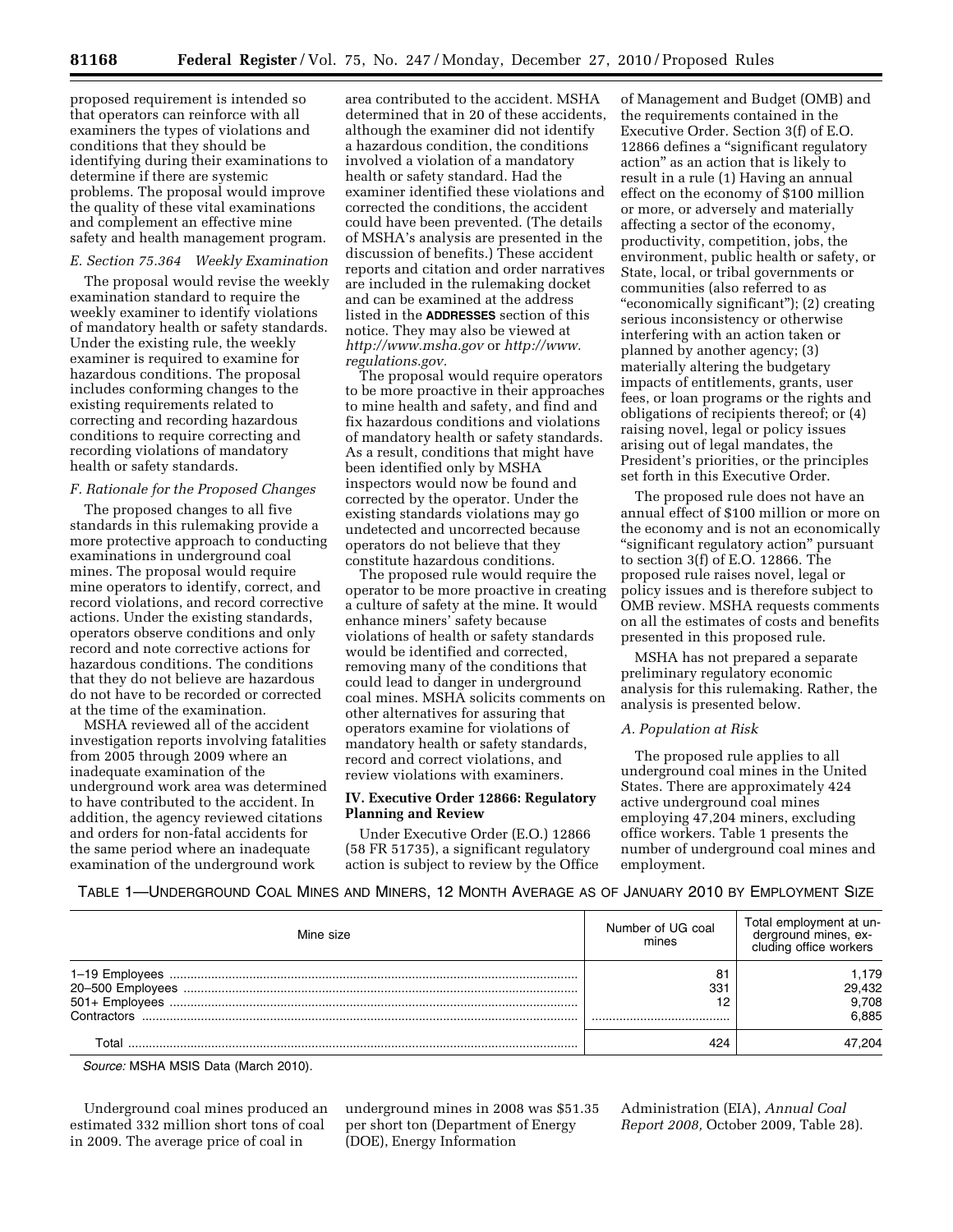Table 2 presents coal production and estimated revenues for 2009.

TABLE 2—COAL PRODUCTION IN SHORT TONS AND COAL REVENUES IN 2009 FOR UNDERGROUND COAL MINES

| Mine size        | Coal production<br>(millions of short tones) | Coal revenue<br>(millions of dollars) |
|------------------|----------------------------------------------|---------------------------------------|
| 20-500 Employees | 5.0<br>236.6<br>90.3                         | 258.6<br>12.147.7<br>4.634.6          |
| ™otal            | 331.9                                        | 17.0401.1                             |

#### *B. Benefits*

One of MSHA's primary goals with this rulemaking is to reduce violations of mandatory health or safety standards that occur in underground coal mines year after year. These violations ultimately lead to accidents, injuries and illnesses. This section presents a summary of the potential benefits resulting from proposed changes to requirements for preshift, supplemental, on-shift, and weekly examinations in underground coal mines. To estimate the potential benefits, as stated earlier, MSHA reviewed all 64 fatal accident investigation reports from 2005 through 2009. In addition, the agency reviewed citations and orders for non-fatal accidents for the same period where an inadequate examination of the underground work area contributed to the accident.

Over the five year review period, there were 91 fatalities in underground coal mines. Of this total, the investigation reports for 15 of the fatalities specifically listed violations of the preshift, supplemental, on-shift, or weekly examinations as contributing factors to the accident. While these fatalities involved hazardous conditions and should have been prevented by a proper examination in accordance with the existing standards, the mine examiners did not identify the conditions as being hazardous prior to the fatal accidents. The proposed rule would require the identification and correction of violations of mandatory health and safety standards, which involves less subjective judgment on the part of mine examiners than determining whether conditions are hazardous. After analysis of the 15 fatalities, MSHA determined that 9 of them involved violations of mandatory health or safety standards and could have been prevented by a proper examination in accordance with the proposed rule. Thus, MSHA estimates that if the violations of mandatory health or safety standards were identified as required by the proposed rule, these 9 fatalities, or approximately

two fatalities per year (9 fatalities/5 years) could have been prevented through necessary corrective actions.

The fatalities reported above specifically listed violations of the preshift, supplemental, on-shift, or weekly examinations as contributing factors to the accident. MSHA also examined the fatal investigation reports that did not list violations of the preshift, supplemental, on-shift or weekly examinations as contributing factors to the accident to determine if a violation of any of the top 10 cited standards were listed as a contributing cause of the accident. MSHA's review included the following 10 health and safety standards that are most cited by MSHA inspectors year after year:

• *§ 75.202(a).* The roof, face, and ribs of areas where persons work or travel shall be supported or otherwise controlled to protect persons from hazards related to falls of the roof, face or ribs and coal or rock bursts.

• *§ 75.220(a)(1).* Each mine operator shall develop and follow a roof control plan, approved by the District Manager, that is suitable to the prevailing geological conditions, and the mining system to be used at the mine. Additional measures shall be taken to protect persons if unusual hazards are encountered.

• *§ 75.333(h).* All ventilation controls, including seals, shall be maintained to serve the purpose for which they were built.

• *§ 75.370(a)(1).* The operator shall develop and follow a ventilation plan approved by the district manager. The plan shall be designed to control methane and respirable dust and shall be suitable to the conditions and mining system at the mine \* \* \*.

• *§ 75.400.* Coal dust, including float coal dust deposited on rock-dusted surfaces, loose coal, and other combustible materials, shall be cleaned up and not be permitted to accumulate in active workings, or on dieselpowered and electric equipment therein.

• *§ 75.403.* Where rock dust is required to be applied, it shall be

distributed upon the top, floor, and sides of all underground areas of a coal mine and maintained in such quantities that the incombustible content of the combined coal dust, rock dust, and other dust shall be not less than 65 per centum \* \* \*.

• *§ 75.1403.* Other safeguards adequate, in the judgment of an authorized representative of the Secretary, to minimize hazards with respect to transportation of men and materials shall be provided.

• *§ 75.1722(a).* Gears; sprockets; chains; drive, head, tail, and take-up pulleys; flywheels; couplings, shafts; saw blades; fan inlets; and similar exposed moving machine parts which may be contacted by persons, and which may cause injury to persons shall be guarded.

• *§ 75.1725(a).* Mobile and stationary machinery and equipment shall be maintained in safe operating condition and machinery and equipment in unsafe condition shall be removed from service immediately.

• *§ 75.1731(a).* Damaged rollers, or other damaged belt conveyor components, which pose a fire hazard must be immediately repaired or replaced. All other damaged rollers, or other damaged belt conveyor components, must be repaired or replaced.

Based upon the Agency's review of these reports, MSHA determined that three additional fatalities could have been prevented by the proposed rule by identifying violations of mandatory health or safety standards and making necessary corrective actions. Thus MSHA estimates that the proposed rule could have prevented a total of up to 12 fatalities (nine where an inadequate examination was listed as a contributing factor and three where violations of any of the top 10 cited standards was listed as a contributing factor), or approximately five fatalities every two years. During the five-year review period, there were 91 fatalities in underground coal mines. MSHA estimates the proposed rule could have prevented 13 percent of those fatalities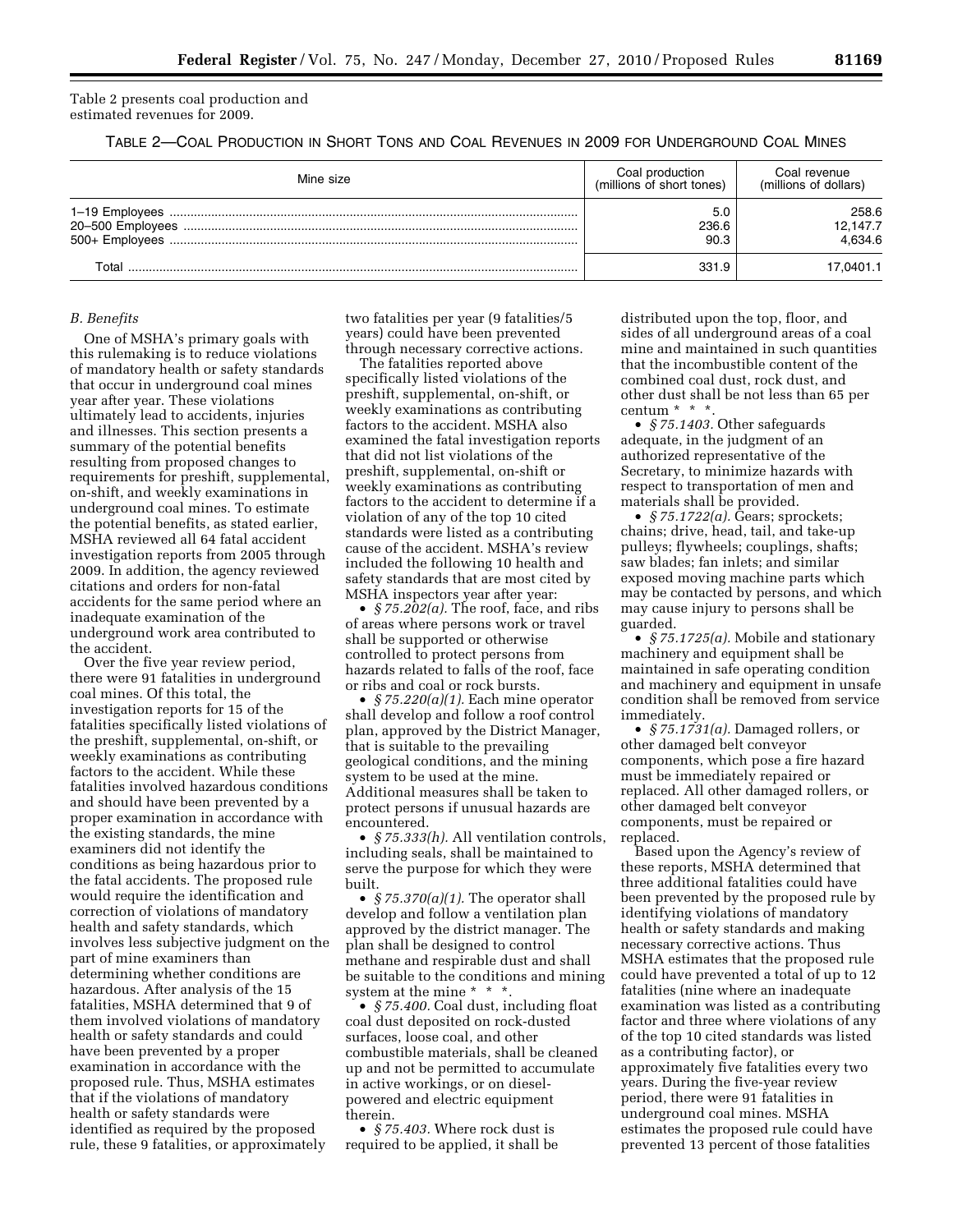(12/91 fatalities). The fatal investigation reports for all 12 fatalities are included in the rulemaking docket and can be examined at the address listed in the **ADDRESSES** section of this notice. They may also be viewed at *[http://](http://www.msha.gov)  [www.msha.gov](http://www.msha.gov)* or *[http://](http://www.regulations.gov) [www.regulations.gov](http://www.regulations.gov)*.

In addition to reducing the number of fatalities, the proposed rule would reduce the number of injuries. To estimate the number of injuries that would be prevented for the period 2005 through 2009, MSHA reviewed the descriptions of 75 accidents involving 90 non-fatal injuries where the citation or order listed some combination of an inadequate examination or one of the top 10 cited standards as a contributing cause of the accident. MSHA determined that the proposed rule would have prevented 32 nonfatal injuries. Thus MSHA estimates that the proposed rule would have prevented approximately 13 non-fatal injuries every two years (32 non-fatal injuries/5 years).

MSHA believes that the proposed rule would also reduce respirable dust exposures in underground coal mines. According to a recent NIOSH report:

Respirable dust exposure has long been known to be a serious health threat to workers in many industries. In coal mining, overexposure to respirable coal mine dust can lead to coal workers' pneumoconiosis (CWP). CWP is a lung disease that can be disabling and fatal in its most severe form. In addition, miners can be exposed to high levels of respirable silica dust, which can cause silicosis, another disabling and/or fatal lung disease. Once contracted, there is no cure for CWP or silicosis. The goal, therefore, is to limit worker exposure to respirable dust to prevent development of these diseases \* \*. The tremendous human and financial costs resulting from CWP and silicosis in the U.S. underground coal mine workforce are shown by the following statistics:

• During 1970–2004, CWP was a direct or contributing cause of 69,377 deaths of U.S. underground coal mine workers.

• During 1980–2005, over \$39 billion in CWP benefits were paid to underground coal miners and their families.

• Recent x-ray surveillance data for 2000– 2006 show an increase in CWP cases. Nearly 8% of examined underground coal miners with 25 or more years of experience were diagnosed with CWP \* \* \*.

Ventilating air to a \* \* \* mining section, whether blowing or exhausting, is the primary means of protecting workers from overexposure to respirable dust.'' (NIOSH 2010)

Mine examinations are critical to ensuring that all of the requirements in the mine ventilation plan, including the dust control plan, are in place and working. Examiners check section and outby ventilation controls and the respirable dust control parameters which are key factors in reducing miners' exposure to respirable coal mine dust. MSHA believes that the proposal could provide better identification and correction of violations of the ventilation standards. This could lower miners' exposure to respirable coal mine dust, thereby lowering the incidence of black lung and other respiratory diseases. However, MSHA is addressing reducing miners' exposure to respirable coal mine dust in a separate rulemaking (RIN 1219–AB64, 75 FR 64412). Due to lack of data, MSHA is unable to incrementally quantify the reduced incidence of disease attributable to this proposed rule alone. The number of fatalities and injuries that may be prevented by this proposed rule may be understated or overstated. MSHA requests comments on the Agency's estimate of benefits, as well as supporting data.

Below MSHA provides estimates monetizing the potential benefits of the proposed rule for informational purposes only. Under the Mine Act, MSHA is not required to use monetized benefits or estimated net benefits as the basis for its decision.

MSHA based its estimates of the monetary values for the benefits associated with the proposed rule on relevant literature. To estimate the monetary values of these reductions in cases, MSHA performed an analysis of the imputed value of fatalities avoided based on a willingness-to-pay approach. This approach relies on the theory of compensating wage differentials (*i.e.,*  the wage premium paid to workers to accept the risk associated with various jobs) in the labor market. A number of studies have shown a correlation between higher job risk and higher wages, suggesting that employees demand monetary compensation in

return for incurring a greater risk of injury or fatality.

Viscusi & Aldy (2003) conducted an analysis of studies that use a willingness-to-pay methodology to estimate the imputed value of lifesaving programs (*i.e.,* meta-analysis) and found that each fatality avoided was valued at approximately \$7 million and each lost work-day injury was approximately \$50,000 in 2000 dollars. Using the GDP Deflator (U.S. Bureau of Economic Analysis, 2010), this yields an estimate of \$8.7 million for each fatality avoided and \$62,000 for each injury avoided in 2009 dollars. This value of a statistical life (VSL) estimate is within the range of the substantial majority of such estimates in the literature (\$1 million to \$10 million per statistical life), as discussed in OMB Circular A– 4 (OMB, 2003).

Although MSHA is using the Viscusi & Aldy (2003) study as the basis for monetizing the expected benefits of the proposed rule, the Agency does so with several reservations, given the methodological difficulties involved in estimating the compensating wage differentials (*see* Hintermann, Alberini and Markandya, 2008). Furthermore, these estimates pooled across different industries may not capture the unique circumstances faced by coal miners. For example, some have suggested that VSL models be disaggregated to account for different levels of risk, as might occur in coal mining (*see* Sunstein, 2004). In addition, coal miners may have few options of alternative employers and in some cases only one employer (nearmonopsony or monopsony) that may depress wages below those in a more competitive labor market.

MSHA recognizes that monetizing the VLS is difficult and involves uncertainty and imprecision. In the future, MSHA plans to work with other agencies to refine the approach taken in this proposed rule.

Based upon the estimated prevention of 2.4 fatalities and 6.4 lost-time injuries per year, MSHA estimates that the proposed rule could result in monetized benefits of up to \$21.3 million per year  $(2.4 \times $8.7 \text{ million} + 6.4 \times $62,000)$ .

*C. Compliance Costs* 

#### TABLE 3—SUMMARY OF ANNUAL COSTS TO UNDERGROUND COAL MINE OPERATORS

|             |          | Number of employees |             |           | Totals      |
|-------------|----------|---------------------|-------------|-----------|-------------|
| Requirement | $1 - 19$ | 20-500              | $501+$      |           |             |
|             |          | \$690,000           | \$8,410,000 | \$530,000 | \$9,630,000 |
|             |          | 3.000               | 70.000      | 3.000     | 76.000      |
|             |          | 340.000             | 4,210,000   | 270.000   | 4,820,000   |
|             |          | 24.000              | 411.000     | 92.000    | 557.000     |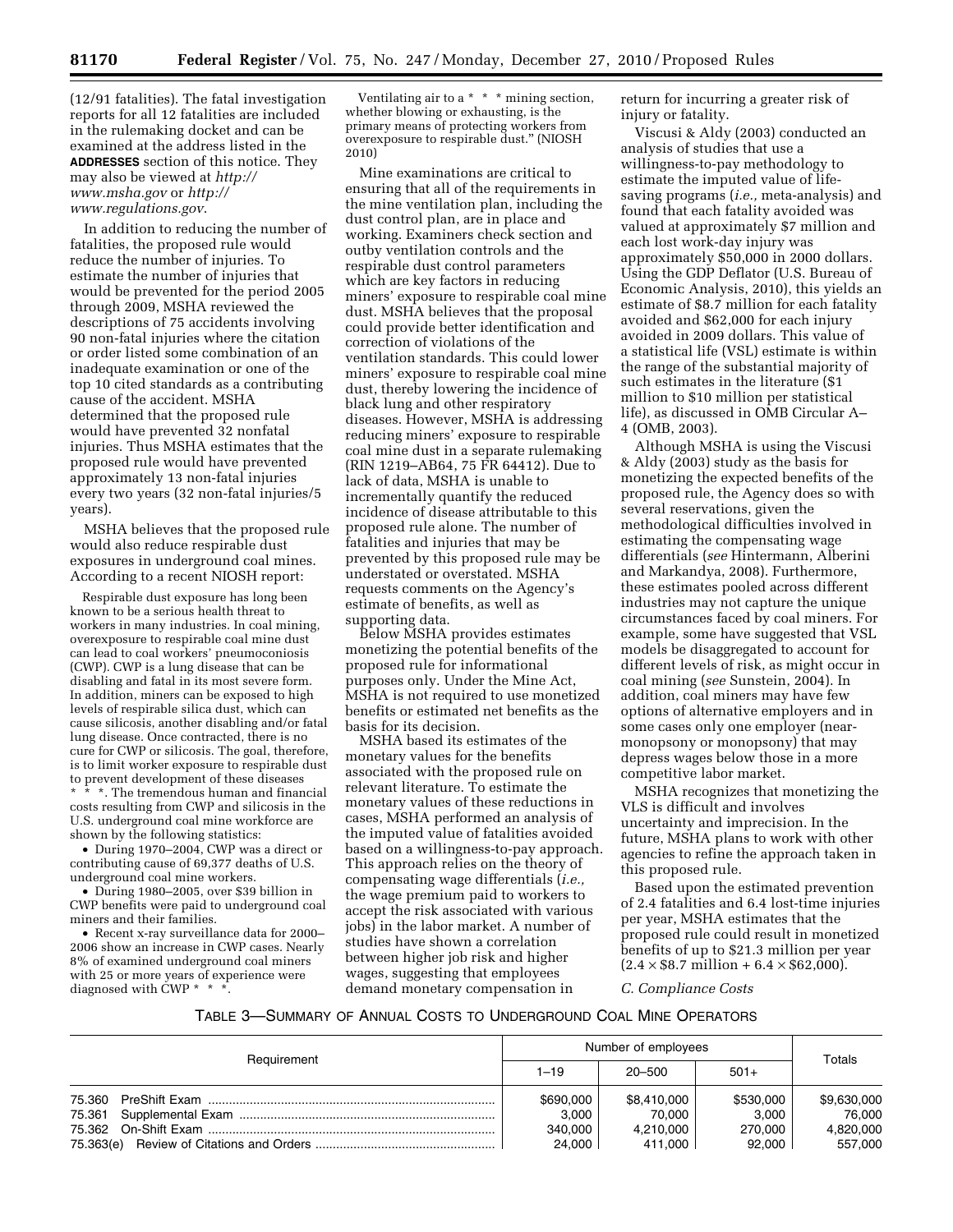|                       | Number of employees |            |         | Totals     |
|-----------------------|---------------------|------------|---------|------------|
| Requirement           | $1 - 19$            | $20 - 500$ | $501+$  |            |
| Weekly Exam<br>75.364 | 36.000              | 150,000    | 5.000   | 191,000    |
| Totals                | 1,093,000           | 13,281,000 | 900.000 | 15,274,000 |

### TABLE 3—SUMMARY OF ANNUAL COSTS TO UNDERGROUND COAL MINE OPERATORS—Continued

Based on experience, MSHA estimates the preshift and on-shift examinations would be conducted by a supervisory certified examiner (paid an hourly rate of \$84.70, including benefits). The supplemental and weekly examinations would be conducted by non-supervisory certified examiners (paid an hourly rate of \$35.30, including benefits).

### Preshift Examination at Fixed Intervals—Proposed § 75.360

Under existing § 75.360, MSHA estimated that it would take an examiner at a typical small mine 2 hours to complete a preshift examination and an examiner at a typical large mine 3 hours to complete the preshift examination. Proposed § 75.360 would require examiners conducting preshift examinations to identify violations of mandatory health or safety standards, and record the violations found along with the corrective actions taken. Based upon Agency data and experience, MSHA estimates that it would take a certified examiner, earning a supervisory wage of \$84.70 an hour (includes benefits), an additional 30 minutes (0.5 hrs) per preshift examination to identify violations and record them along with the corrective actions taken. MSHA estimates that mines with 1–19 employees operate 200 days per year; 20–500 employees, 300 days per year; and 501+ employees, 350 days per year. MSHA also estimates there would be 1 exam per day at mines with 1–19 employees, 2 exams per day at mines with 20–500 employees, and 3 exams per day at mines with 501+ employees.

This would result in estimated costs of \$9.6 million: \$686,100 in mines with 1–19 employees (81 mines  $\times$  1 exam per  $day \times 200$  days a year  $\times 0.5$  hours  $\times$ \$84.70 per hour); \$8.4 million in mines with 20–500 employees (331 mines  $\times$  2 exams per day  $\times$  300 days a year  $\times$  0.5 hours  $\times$  \$84.70 per hour); and \$533,600 in mines with 501+ employees (12 mines × 3 exams per day × 350 days a year  $\times$  0.5 hours  $\times$  \$84.70 per hour).

Supplemental Examination—Proposed § 75.361

Under existing § 75.361, MSHA estimated that it would take an

examiner at a typical mine 0.5 hours to complete a supplemental examination. Proposed § 75.361 would require examiners conducting supplemental examinations to identify violations of mandatory health or safety standards. Based upon Agency data and experience, MSHA estimates that it would take a certified examiner, earning a non-supervisory wage of \$35.30 an hour (includes benefits), an additional 15 minutes (0.25 hrs.) to identify and record violations of mandatory health or safety standards and the corrective actions taken. Supplemental examinations are only performed in areas where a preshift examination has not been conducted. MSHA estimates that examiners would perform supplemental examinations 4 times per year at mines with 1–19 employees and 24 times per year at mines with 20–500 employees and 501+ employees.

This would result in estimated costs of \$75,500: \$2,900 in mines with 1–19 employees (81 mines  $\times$  4 exams per mine  $\times$  0.25 hours per exam  $\times$  \$35.30 per hour); \$70,100 in mines with 20– 500 employees (331 mines  $\times$  24 exams per mine  $\times$  0.25 hours per exam  $\times$ \$35.30 per hour); and \$2,500 in mines with  $501 +$  employees (12 mines  $\times 24$ exams per mine  $\times$  0.25 hours per exam  $\times$  \$35.30 per hour).

### On-shift Examination—Proposed § 75.362

Under existing § 75.362, MSHA estimated that it would take an examiner at a typical small mine 450 minutes (0.67 hours) to complete an onshift examination and an examiner at a typical large mine 45 minutes (0.75 hours) to complete the on-shift examination. Proposed § 75.362 would require examiners conducting on-shift examinations to identify violations of mandatory health or safety standards. Based upon Agency data and experience, MSHA estimates that it would take a certified examiner, earning a supervisory wage of \$84.70 an hour (includes benefits), an additional 15 minutes (0.25 hrs.) to identify and record violations of mandatory health or safety standards and the corrective actions taken. On-shift examinations are performed during each working shift.

MSHA estimates that there is 1 shift per day at mines with 1–19 employees; 2 shifts per day at mines with 20–500 employees; and 3 shifts per day at mines with 501+ employees. MSHA estimates that mines with 1–19 employees operate 200 days per year; 20–500 employees, 300 days per year; and 501+ employees, 350 days per year.

This would result in estimated costs of \$4.8 million: \$343,000 in mines with 1–19 employees (81 mines  $\times$  1 shift per  $day \times 200$  days per year  $\times 0.25$  hours per  $shift \times $84.70$  per hour); \$4.2 million in mines with 20–500 employees (331 mines  $\times$  2 shifts per day  $\times$  300 days per year  $\times$  0.25 hours per shift  $\times$  \$84.70 per hour); and \$266,800 in mines with 501  $+$  employees (12 mines  $\times$  3 shifts per  $day \times 350$  days per year  $\times 0.25$  hours per shift x \$84.70 per hour).

Hazardous Conditions and Violations of Mandatory Health or Safety Standards; Posting, Correcting and Recording— Proposed § 75.363(b)

Proposed § 75.363 would require examiners to record violations of mandatory health or safety standards and the corrective actions taken for supplemental and on-shift examinations. The costs associated with this proposed requirement are included in cost estimates for proposed §§ 75.361 and 75.362 above.

#### Review of Citations and Orders— Proposed § 75.363(e)

Proposed § 75.363(e) is a new requirement that would require the operator to review with mine examiners (e.g. the mine foreman, assistant mine foreman, or other certified persons) on a quarterly basis citations and orders issued in areas where preshift, supplemental, on-shift, and weekly examinations are required. Based upon Agency data and experience, MSHA estimates that 80 percent of underground coal mine operators currently discuss violations with examiners; therefore, approximately 20 percent (84 agents of the operators, 641 examiners for preshift and on-shift examinations, and 158 examiners for weekly and supplemental examinations) would need to review the citations and orders as follows: 16 agents, 49 preshift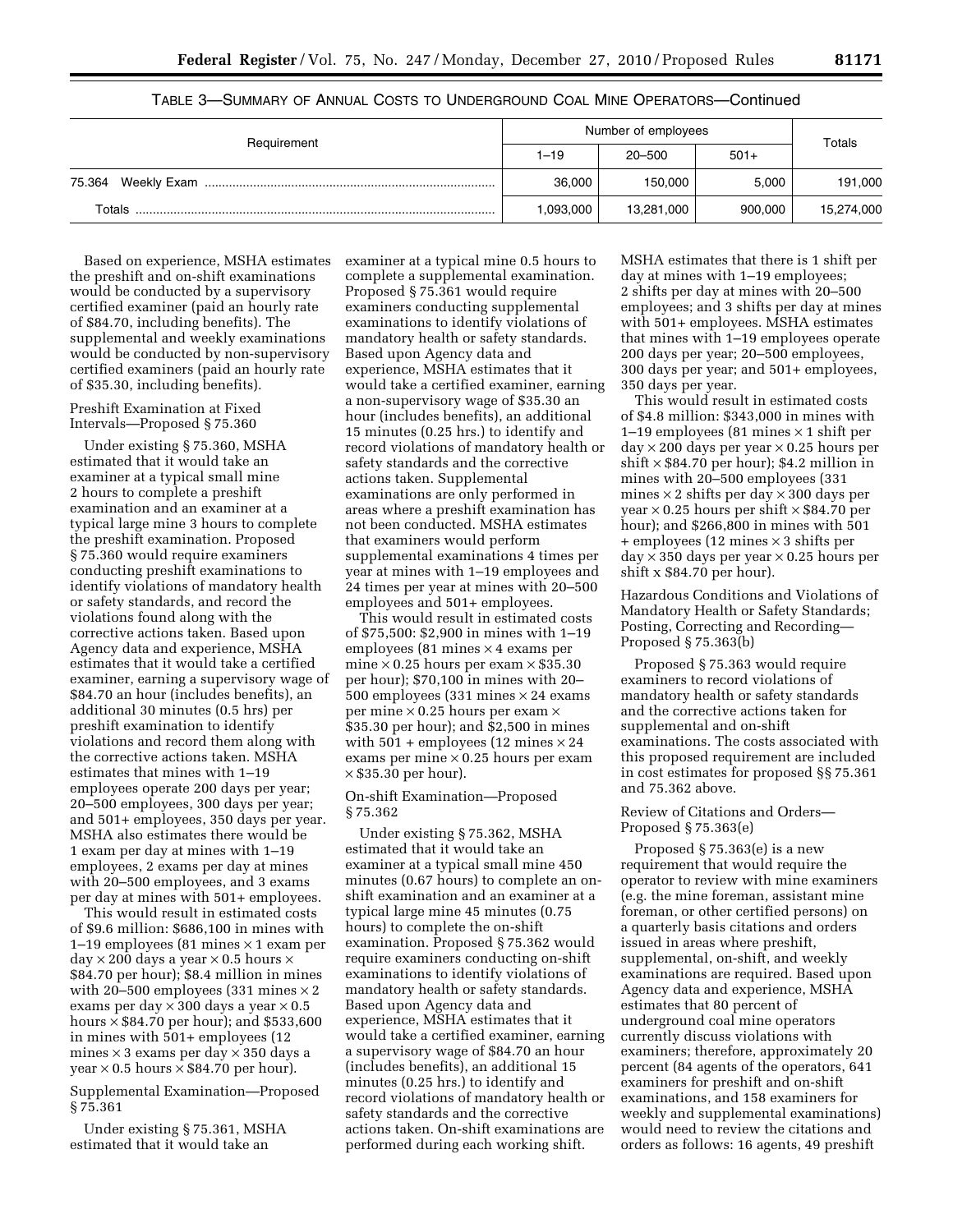and on-shift examiners, and 16 weekly and supplemental examiners in mines with 1–19 employees; 66 agents, 530 preshift and on-shift examiners, and 132 weekly and supplemental examiners in mines with 20–500 employees; and 2 agents, 62 preshift and on-shift examiners, and 10 weekly and supplemental examiners in mines with 501+ employees. MSHA also estimates that these reviews would take 1 hour in mines with 1–19 employees, 2 hours in mines with 20–500 employees, and 4 hours in mines with  $501+$  employees.

Examiners on preshift and on-shift exams are supervisors earning an hourly wage of \$84.70 and examiners on weekly and supplemental exams are certified examiners earning an hourly wage of \$35.30. MSHA estimates the operator's agent conducting the review earns an hourly wage of \$84.70.

This would result in estimated costs of \$557,000: \$24,000 in mines with 1–19 employees [((16 agents + 49 examiners)  $\times$  \$84.70)  $\times$  (4 meetings  $\times$  1 hour)] +  $[(16$  examiners  $\times$  \$35.30)  $\times$  (4 meetings  $\times$  1 hour)]; \$441,000 in mines with 20–500 employees [((66 agents + 530 examiners)  $\times$  \$84.70)  $\times$  (4 meetings  $\times$  2 hours)] + [(132 examiners  $\times$  35.30)  $\times$  (4 meetings  $\times$  2 hours)]; and \$92,000 in mines with 501+ employees [((2 agents + 62 examiners)  $\times$  \$84.70)  $\times$  (4 meetings  $\times$  4 hours)] + [(10 examiners  $\times$  $$35.30 \times (4$  meetings  $\times$  4 hours).

#### Weekly Examination—Proposed § 75.364

Under existing § 75.364, MSHA estimated that it would take an examiner at a typical small mine 5.1 hours to complete a weekly examination and an examiner at a typical large mine 10.2 hours to complete the weekly examination. Proposed § 75.364 would require operators to conduct examinations at least every seven days to identify violations of mandatory health or safety standards and record the corrective actions taken. These examinations mainly take place in worked-out areas of the mine where violations of mandatory health or safety standards are less likely to occur. Based upon Agency data and experience, MSHA estimates that it would take a certified examiner, earning a nonsupervisory wage of \$35.30 an hour (includes benefits), an additional 15 minutes (0.25 hrs.) to identify and record violations of mandatory health or safety standards and the corrective actions taken. MSHA also estimates that, on average, mines operate for 50 weeks out of the year.

This would result in estimated costs of \$187,100: \$35,700 in mines with 1–19 employees (81 mines  $\times$  50 weeks

 $\times\,0.25$  hours per week  $\times\,\$35.30$  per hour); \$146,100 in mines with 20–500 employees (331 mines  $\times$  50 weeks  $\times$  0.25 hours per week  $\times$  \$35.30 per hour); and \$5,300 in mines with 501+ employees  $(12 \text{ mines} \times 50 \text{ weeks} \times 0.25 \text{ hours per})$ week  $\times$  \$35.30 per hour).

#### Corrective Actions

MSHA's estimates do not include the costs of any corrective actions that would be necessary to come into compliance with the underlying regulatory requirements. These costs were included in MSHA's estimates associated with existing regulations and are not new compliance costs resulting from the proposed rule. Rather than waiting for violations to be either identified by a MSHA inspector or rise to the level of a hazardous condition and be identified by a mine examiner, the proposed rule would require mine operators to identify violations of mandatory health and safety standards during the mine examinations. This would prevent some accidents because mine operators would be required to take corrective actions earlier than under the existing standards, i.e., before a hazardous condition develops. Although the proposed rule would result in operators taking corrective actions sooner, it would not increase the costs of the corrective actions. Under MSHA's requirements, if cited, operators must correct a violation of a mandatory health or safety standard (such as removing coal dust accumulations from conveyor belts or maintaining equipment in safe operating condition) in order to abate the citation.

MSHA requests comments on the Agency's estimate of costs, as well as supporting data.

# **V. Feasibility**

MSHA has concluded that the requirements of the proposed rule are technologically and economically feasible. The existing regulations require mine operators to perform the examinations to identify hazardous conditions. The proposed rule would expand the requirement to include identifying violations of mandatory health or safety standards.

#### *A. Technological Feasibility*

MSHA concludes that the proposed rule is technologically feasible because it would simply require operators to identify, record and correct violations of mandatory health or safety standards. There are no technology issues raised by the proposed rule.

### *B. Economic Feasibility*

MSHA concludes that the proposed rule is economically feasible. The U.S. underground coal sector produced an estimated 332 million short tons of coal in 2009. Multiplying the production by the 2008 price of underground coal of \$51.35 per short ton yields estimated 2009 underground coal revenues of approximately \$17 billion. MSHA estimated the yearly compliance cost of the proposed rule to be \$15.3 million, which is 0.09 percent of revenues (\$15.3 million/\$17 billion) for underground coal mines. MSHA has traditionally used a revenue screening test—whether the yearly compliance costs of a regulation are less than 1 percent of revenues—to establish presumptively that compliance with the regulation is economically feasible for the mining community.

## **VI. Regulatory Flexibility Act and Small Business Regulatory Enforcement Fairness Act**

Pursuant to the Regulatory Flexibility Act (RFA) of 1980, as amended by the Small Business Regulatory Enforcement Fairness Act (SBREFA), MSHA has analyzed the impact of the proposed rule on small businesses. Based on that analysis, MSHA has notified the Chief Counsel for Advocacy, Small Business Administration, and made the certification under the Regulatory Flexibility Act at 5 U.S.C. 605(b) that the proposed rule will not have a significant economic impact on a substantial number of small entities. The factual basis for this certification is presented below.

#### *A. Definition of a Small Mine*

Under the RFA, in analyzing the impact of the proposed rule on small entities, MSHA must use the Small Business Administration (SBA) definition for a small entity or, after consultation with the SBA Office of Advocacy, establish an alternative definition for the mining industry by publishing that definition in the **Federal Register** for notice and comment. MSHA has not taken such an action and hence is required to use the SBA definition. The SBA defines a small entity in the mining industry as an establishment with 500 or fewer employees.

In addition to examining small entities as defined by SBA, MSHA has also looked at the impact of this proposed rule on underground coal mines with fewer than 20 employees, which MSHA and the mining community have traditionally referred to as "small mines." These small mines differ from larger mines not only in the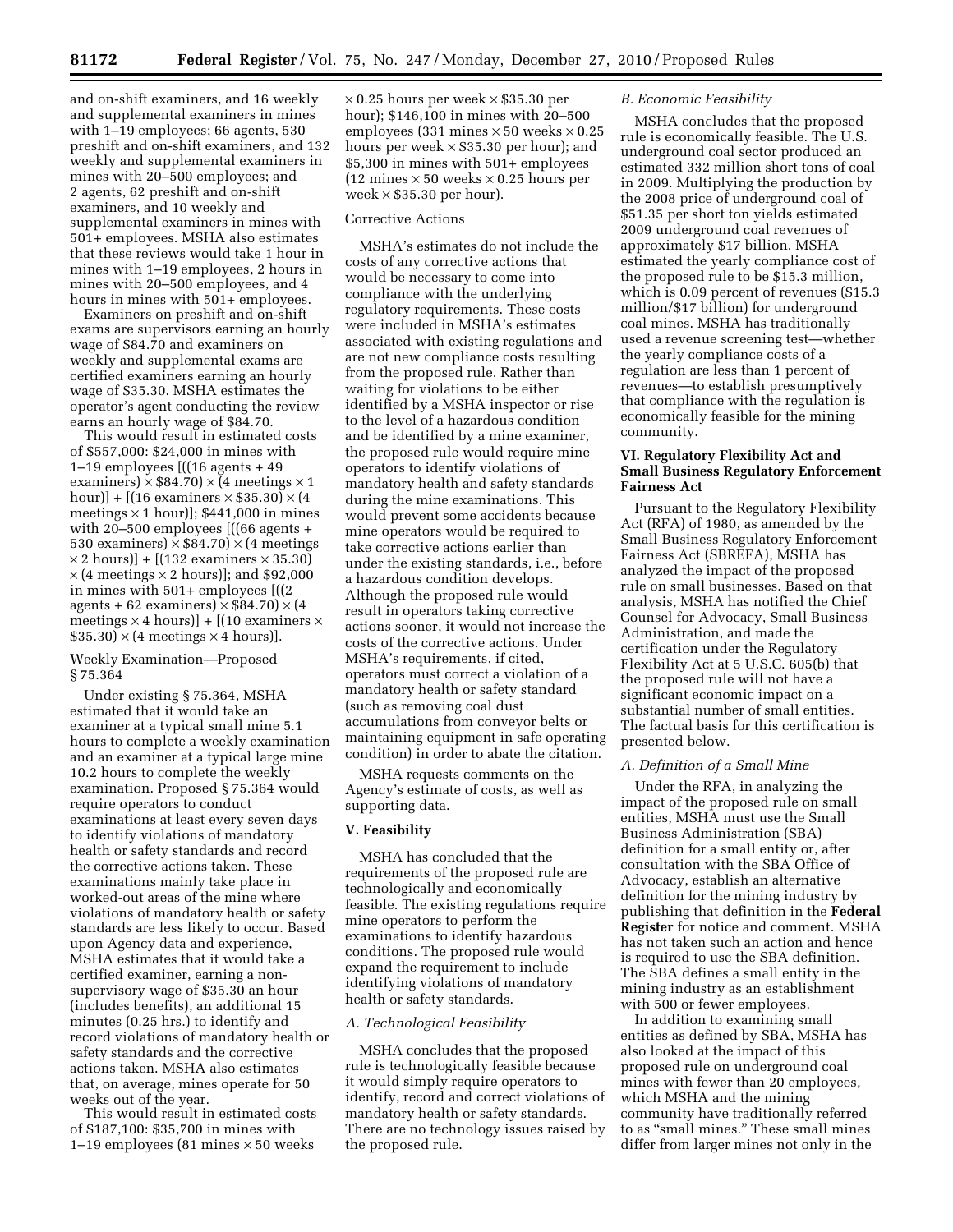number of employees, but also in economies of scale in material produced, in the type and amount of production equipment, and in supply inventory. Therefore, the cost of complying with the proposed rule and the impact of the proposed rule on small mines will also be different. It is for this reason that small mines are of special concern to MSHA.

MSHA concludes that it can certify that the proposed rule will not have a significant economic impact on a substantial number of small entities that are covered by this proposed rule. The Agency has determined that this is the case both for mines with fewer than 20 employees and for mines with 500 or fewer employees.

#### *B. Factual Basis for Certification*

MSHA initially evaluates the impacts on ''small entities'' by comparing the estimated compliance costs of a rule for small entities in the sector affected by the rule to the estimated revenues for the affected sector. When estimated compliance costs are less than one

percent of the estimated revenues, the Agency believes it is generally appropriate to conclude that there is no significant economic impact on a substantial number of small entities. When estimated compliance costs exceed one percent of revenues, MSHA investigates whether a further analysis is required.

For underground coal mines, the estimated preliminary 2009 production was approximately 5 million tons for mines that had fewer than 20 employees and 242 million tons for mines that had 500 or fewer employees. Using the 2008 price of underground coal of \$51.35 per short ton and total 2009 coal production in short tons, underground coal revenues are estimated to be approximately \$258.6 million for mines employing fewer than 20 employees and \$12.4 billion for mines employing 500 or fewer employees. The annual cost of the proposed rule for mines that have fewer than 20 employees is 0.43 percent (\$1.1 million/\$258.6 million) of annual revenues, and the annual cost of the proposed rule for mines that have 500

or fewer employees is 0.12 percent (\$14.4 million/\$12.4 billion) of annual revenues. Using either MSHA's traditional definition of a small mine (one having fewer than 20 employees) or SBA's definition of a small mine (one having 500 or fewer employees), the yearly costs for underground coal mines to comply with the proposed rule will be less than 1 percent of their estimated revenues. Accordingly, MSHA has certified that the proposed rule will not have a significant impact on a substantial number of small entities that are covered by the proposed rule.

#### **VII. Paperwork Reduction Act of 1995**

### *A. Summary*

This proposed rule contains changes that would affect the burden in an existing paperwork package with OMB Control Number 1219–0088. The proposed rule also contains a new burden for collection requirements which is shown in Table 5. The proposed rule would result in 13,257 burden hours and related costs of approximately \$1 million annually.

### TABLE 5—SUMMARY OF BURDEN HOURS AND COSTS

|        | Requirement | Burden hours         | Cost                          |
|--------|-------------|----------------------|-------------------------------|
|        |             | 1.370<br>827<br>.060 | \$963,039<br>61,649<br>37.418 |
| Totals |             | 13.257               | .062.106                      |

Proposed § 75.360—Burden to Make a Record of the Preshift Examination

Proposed § 75.360 would require operators to record any violations of mandatory health or safety standards found along with the corrective actions taken. MSHA estimates that it would take a certified examiner an average of 3 minutes (0.05 hrs.) out of the total time needed to perform the examination to record the violations along with any corrective actions taken. An examiner conducting a preshift exam earns a supervisory wage of \$84.70 an hour (includes benefits). MSHA estimates that mines with 1–19 employees operate 200 days per year, mines with 20–500 employees operate 300 days per year, and mines with 501+ employees operate 350 days per year. MSHA also estimates there will be 1 exam per day at mines with 1–19 employees, 2 exams per day at mines with 20–500 employees, and 3 exams per day at mines with 501+ employees.

MSHA's estimates of underground coal operators' annual burden hours and related costs are presented below.

### Burden Hours

- 81 mines  $\times$  1 exam  $\times$  200 days  $\times$  0.05 hrs. = 810 hrs.
- 331 mines  $\times$  2 exams  $\times$  300 days  $\times$  $0.05$  hrs. = 9,930 hrs.
- 12 mines  $\times$  3 exams  $\times$  350 days  $\times$  0.05 hrs. = 630 hrs.
	- Total Hours  $= 11,370$  hrs.

#### Burden Costs

• 11,370 hrs.  $\times$  \$84.70 per hour = \$963,039.

Proposed § 75.363—Burden To Make a Record of Violations Found

Proposed § 75.363 would require operators to record any violations of mandatory health or safety standards found on supplemental and on-shift examinations and any corrective actions taken. The proposed preshift (§ 75.360) and weekly (§ 75.364) examinations have their own recordkeeping requirements. The proposed supplemental (§ 75.361) and on-shift (§ 75.362) standards would contain new recordkeeping requirements if a violation of a mandatory health or safety standard is found. The recordkeeping

for these proposed standards would be recorded under proposed § 75.363.

During FY 2005 through 2009, MSHA inspectors found an annual average of 22,062 violations of the top 10 cited standards MSHA believes are most likely to be identified on preshift, supplemental, on-shift, and weekly examinations (*see* Section IV.B.). Because conditions resulting in these violations can occur and require corrective action multiple times during the year (*e.g.,* insufficient rock dust), MSHA multiplied the 22,062 violations found by MSHA inspectors by a factor of 1.5 to arrive at an estimated 33,093 violations that could be found by mine examiners. MSHA assumes that half of these violations, 16,547 violations, would be identified on the preshift and weekly examinations and the other half would be identified on supplemental and on-shift examinations.

Thus, MSHA estimates that the supplemental and on-shift examiners would find approximately 39 violations per year per mine (16,547 violations/424 mines). MSHA estimates that 80 percent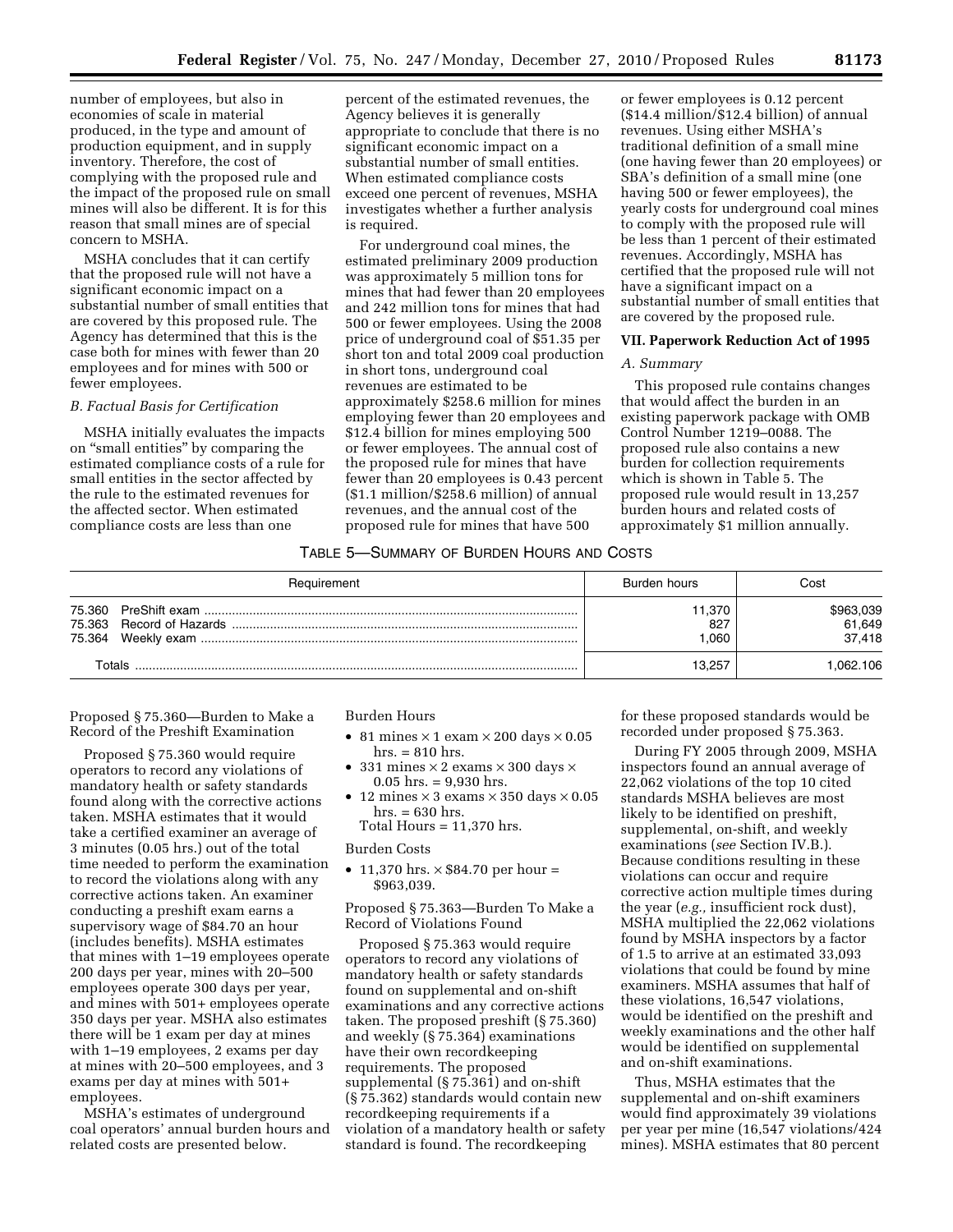of these (31 violations) would be found on the on-shift examinations and 20 percent (8 violations) would be found on the supplemental examinations. MSHA estimates that it would take 3 minutes (0.05 hrs.) to record any violations identified and the corrective actions taken. Supervisors earning \$84.70 an hour perform on-shift exams and certified examiners earning \$35.30 perform weekly exams.

MSHA's estimates of underground coal operators' annual burden hours and related costs are presented below.

#### Burden Hours

- 424 mines  $\times$  31 violations  $\times$  0.05 hrs. = 657 hrs.
- 424 mines  $\times$  8 violations  $\times$  0.05 hrs. = 170 hrs.
	- Total Hours = 827 hrs.

#### Burden Costs

- $657 \text{ hrs.} \times $84.70 \text{ wage rate} = $55,648.$
- 170 hrs.  $\times$  \$35.30 wage rate = \$6,001. Total burden cost = \$61,649.

# Proposed § 75.364—Burden To Make a Record of the Weekly Examinations

Proposed § 75.364 would require operators to conduct examinations every seven days to record violations of mandatory health or safety standards found and the corrective actions taken. MSHA estimates that it would take a certified examiner 3 minutes (0.05 hrs.) out of the total time needed to perform the examinations to record violations and any corrective actions taken. An examiner conducting these examinations earns a non-supervisory wage of \$35.30 an hour (includes benefits). MSHA also estimates that, on average, mines operate for 50 weeks out of the year.

MSHA's estimates of underground coal operators' annual burden hours and related costs are presented below.

#### Burden Hours

• 424 mines  $\times$  50 weeks  $\times$  0.05 hrs. = 1,060 hrs.

#### Burden Costs

• 1,060 hrs.  $\times$  \$35.30 wage rate = \$37,418

#### *B. Procedural Details*

The information collection package for this proposed rule has been submitted to OMB for review under 44 U.S.C. 3504, paragraph (h) of the Paperwork Reduction Act of 1995, as amended.

Comments on the information collection requirements should be sent to both OMB and MSHA. Addresses for both offices can be found in the **ADDRESSES** section of this preamble. The regulated community is not required to respond to any collection of information unless it displays a current, valid, OMB control number. MSHA displays the OMB control numbers for the information collection requirements in its regulations in 30 CFR part 3.

#### **VIII. Other Regulatory Considerations**

### *A. The Unfunded Mandates Reform Act of 1995*

MSHA has reviewed the proposed rule under the Unfunded Mandates Reform Act of 1995 (2 U.S.C. 1501 *et seq*). MSHA has determined that this proposed rule does not include any federal mandate that may result in increased expenditures by State, local, or tribal governments; nor will it increase private sector expenditures by more than \$100 million in any one year or significantly or uniquely affect small governments. Accordingly, the Unfunded Mandates Reform Act of 1995 (2 U.S.C. 1501 *et seq.*) requires no further agency action or analysis.

#### *B. Executive Order 13132: Federalism*

This proposed rule does not have ''federalism implications'' because it will not ''have substantial direct effects on the States, on the relationship between the national government and the States, or on the distribution of power and responsibilities among the various levels of government.'' Accordingly, under E.O. 13132, no further Agency action or analysis is required.

### *C. The Treasury and General Government Appropriations Act of 1999: Assessment of Federal Regulations and Policies on Families*

Section 654 of the Treasury and General Government Appropriations Act of 1999 (5 U.S.C. 601 note) requires agencies to assess the impact of Agency action on family well-being. MSHA has determined that this proposed rule will have no effect on family stability or safety, marital commitment, parental rights and authority, or income or poverty of families and children. This proposed rule impacts only the underground coal mine industry. Accordingly, MSHA certifies that this proposed rule would not impact family well-being.

### *D. Executive Order 12630: Government Actions and Interference With Constitutionally Protected Property Rights*

This proposed rule does not implement a policy with takings implications. Accordingly, under E.O. 12630, no further Agency action or analysis is required.

### *E. Executive Order 12988: Civil Justice Reform*

This proposed rule was written to provide a clear legal standard for affected conduct and was carefully reviewed to eliminate drafting errors and ambiguities, so as to minimize litigation and undue burden on the Federal court system. Accordingly, this proposed rule will meet the applicable standards provided in section 3 of E.O. 12988, Civil Justice Reform.

#### *F. Executive Order 13045: Protection of Children From Environmental Health Risks and Safety Risks*

This proposed rule will have no adverse impact on children. Accordingly, under E.O. 13045, no further Agency action or analysis is required.

### *G. Executive Order 13175: Consultation and Coordination With Indian Tribal Governments*

This proposed rule does not have ''tribal implications'' because it will not ''have substantial direct effects on one or more Indian tribes, on the relationship between the Federal government and Indian tribes, or on the distribution of power and responsibilities between the Federal government and Indian tribes.'' Accordingly, under E.O. 13175, no further Agency action or analysis is required.

### *H. Executive Order 13211: Actions Concerning Regulations That Significantly Affect Energy Supply, Distribution, or Use*

Executive Order 13211 requires agencies to publish a statement of energy effects when a rule has a significant energy action that adversely affects energy supply, distribution or use. MSHA has reviewed this proposed rule for its energy effects because the proposed rule applies to the underground coal mining sector. Because this proposed rule will result in yearly costs of approximately \$15.3 million to the underground coal mining industry, relative to annual revenues of \$17 billion in 2009, MSHA has concluded that it is not a significant energy action because it is not likely to have a significant adverse effect on the supply, distribution, or use of energy. Accordingly, under this analysis, no further Agency action or analysis is required.

### *I. Executive Order 13272: Proper Consideration of Small Entities in Agency Rulemaking*

MSHA has thoroughly reviewed the proposed rule to assess and take appropriate account of its potential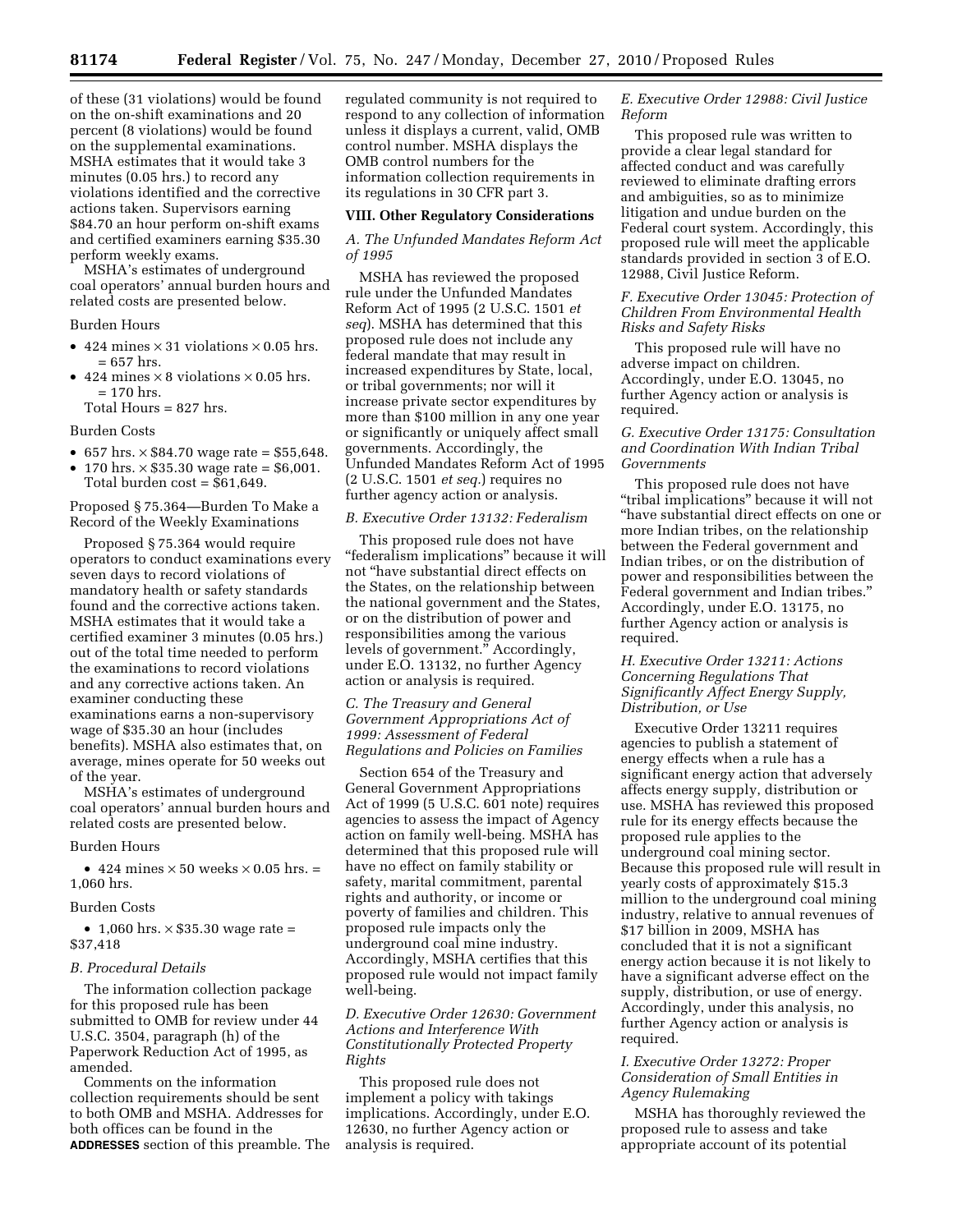impact on small businesses, small governmental jurisdictions, and small organizations. MSHA has determined and certified that the proposed rule does not have a significant economic impact on a substantial number of small entities.

#### **IX. References**

- Hintermann, B., Alberini, A., and Markandya, A. (2010). "Estimating the Value of Safety with Labor Market Data: Are the Results Trustworthy?'' *Applied Economics,* pages 1085–1100. Published electronically in July 2008.
- Sunstein, C. (2004). ''Valuing Life: A Plea for Disaggregation.'' *Duke Law Journal,* 54 (November 2004): 385–445.
- U.S. Bureau of Economic Analysis (2010). ''National Income and Product Accounts Table: Table 1.1.9. Implicit Price Deflators for Gross Domestic Product'' [Index numbers, 2005 = 100]. Revised May 27, 2010. *[http://www.bea.gov/](http://www.bea.gov/national/nipaweb/TableView.asp?SelectedTable=13&Freq=Qtr&FirstYear=2006&LastYear=2008) [national/nipaweb/TableView.asp?](http://www.bea.gov/national/nipaweb/TableView.asp?SelectedTable=13&Freq=Qtr&FirstYear=2006&LastYear=2008) [SelectedTable=13&Freq=Qtr&](http://www.bea.gov/national/nipaweb/TableView.asp?SelectedTable=13&Freq=Qtr&FirstYear=2006&LastYear=2008) [FirstYear=2006&LastYear=2008](http://www.bea.gov/national/nipaweb/TableView.asp?SelectedTable=13&Freq=Qtr&FirstYear=2006&LastYear=2008)*
- U.S. Department of Health and Human Services, Public Health Service, Centers for Disease Control and Prevention, National Institute for Occupational Safety and Health (NIOSH 2010), ''Best Practices for Dust Control in Coal Mining'', DHHS (NIOSH) Publication No. 2010–110, Information Circular 9517, Jan 2010:1–76
- Viscusi, W. & Aldy, J. (2003) ''The Value of a Statistical Life: A Critical Review of Market Estimates Throughout the World'', *Journal of Risk and Uncertainty,*  (27:5–76).

#### **List of Subjects in 30 CFR Part 75**

Mine safety and health, Underground coal mines, Ventilation.

Dated: December 21, 2010.

#### **Joseph A. Main,**

*Assistant Secretary for Mine Safety and Health.* 

For the reasons set out in the preamble, and under the authority of the Federal Mine Safety and Health Act of 1977 as amended, Chapter I of Title 30, part 75 of the Code of Federal Regulations is proposed to be amended as follows:

# **PART 75—MANDATORY SAFETY STANDARDS—UNDERGROUND COAL MINES**

1. The authority citation for part 75 is revised to read as follows:

**Authority:** 30 U.S.C. 811, 863.

#### **Subpart D—Ventilation**

2. Paragraphs (a)(2), (b) introductory text, (e), and (g) of § 75.360 are revised to read as follows:

#### **§ 75.360 Preshift examination at fixed intervals.**

 $(a) * *$ 

(2) Preshift examinations of areas where pumpers are scheduled to work or travel shall not be required prior to the pumper entering the areas if the pumper is a certified person and the pumper conducts an examination for hazardous conditions and violations of mandatory health or safety standards, tests for methane and oxygen deficiency, and determines if the air is moving in its proper direction in the area where the pumper works or travels. The examination of the area must be completed before the pumper performs any other work. A record of all hazardous conditions and violations of mandatory health or safety standards found by the pumper shall be made and retained in accordance with § 75.363 of this part.

(b) The person conducting the preshift examination shall examine for hazardous conditions and violations of mandatory health or safety standards, test for methane and oxygen deficiency, and determine if the air is moving in its proper direction at the following locations:

\* \* \* \* \* (e) The district manager may require the certified person to examine other areas of the mine or examine for other hazards and violations of mandatory health or safety standards during the preshift examination.

\* \* \* \* \* (g) *Recordkeeping.* A record of the results of each preshift examination, including a record of hazardous conditions and violations of mandatory health or safety standards and their locations found by the examiner during each examination and of the results and locations of air and methane measurements, shall be made on the surface before any persons, other than certified persons conducting examinations required by this subpart, enter any underground area of the mine. The results of methane tests shall be recorded as the percentage of methane measured by the examiner. The record shall be made by the certified person who made the examination or by a person designated by the operator. If the record is made by someone other than the examiner, the examiner shall verify the record by initials and date by or at the end of the shift for which the examination was made. A record shall also be made by a certified person of the action taken to correct hazardous conditions and violations of mandatory health or safety standards found during the preshift examination. All preshift

and corrective action records shall be countersigned by the mine foreman or equivalent mine official by the end of the mine foreman's or equivalent mine official's next regularly scheduled working shift. The records required by this section shall be made in a secure book that is not susceptible to alteration or electronically in a computer system so as to be secure and not susceptible to alteration.

\* \* \* \* \*

3. Paragraph (a) of § 75.361 is revised to read as follows:

#### **§ 75.361 Supplemental examination.**

(a) Except for certified persons conducting examinations required by this subpart, within 3 hours before anyone enters an area in which a preshift examination has not been made for that shift, a certified person shall examine the area for hazardous conditions and violations of mandatory health or safety standards, determine whether the air is traveling in its proper direction and at its normal volume, and test for methane and oxygen deficiency.

4. Paragraphs (a)(1) and (b) of § 75.362 are revised to read as follows:

#### **§ 75.362 On-shift examination.**

\* \* \* \* \*

(a)(1) At least once during each shift, or more often if necessary for safety, a certified person designated by the operator shall conduct an on-shift examination of each section where anyone is assigned to work during the shift and any area where mechanized mining equipment is being installed or removed during the shift. The certified person shall check for hazardous conditions and violations of mandatory health or safety standards, test for methane and oxygen deficiency, and determine if the air is moving in its proper direction.

\* \* \* \* \*

(b) During each shift that coal is produced, a certified person shall examine for hazardous conditions and violations of mandatory health or safety standards along each belt conveyor haulageway where a belt conveyor is operated. This examination may be conducted at the same time as the preshift examination of belt conveyors and belt conveyor haulageways, if the examination is conducted within 3 hours before the oncoming shift.

5. In § 75.363, new paragraph (e) is added, and the section heading and paragraphs (a) and (b) are revised to read as follows:

\* \* \* \* \*